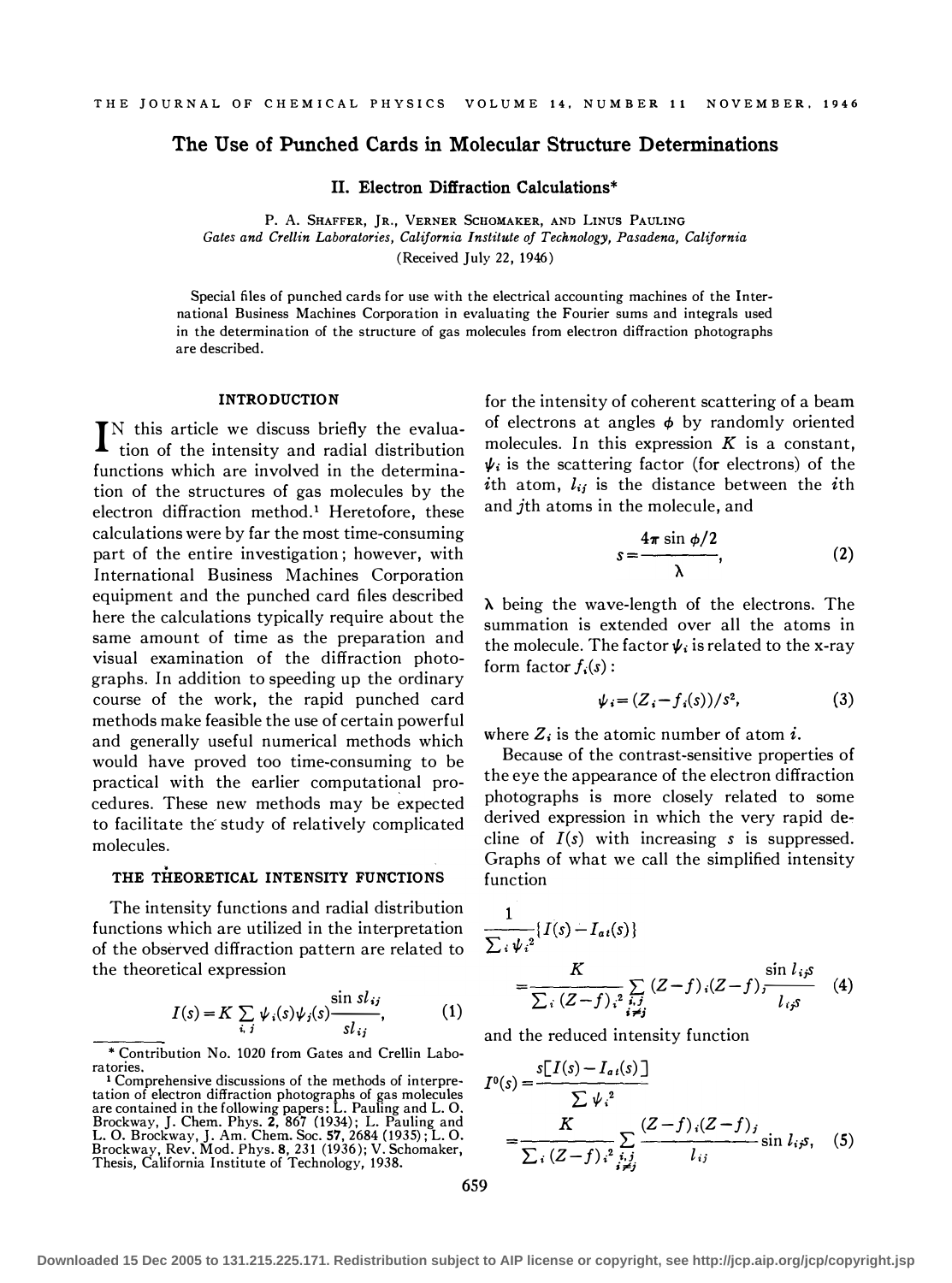both represent the appearance of the photographs well enough for our purposes. In both functions the atomic scattering,  $I_{at}$  (given by the terms of (1) for  $i = j$ , which are independent of the molecular structure), has been omitted. Equations (4) and (5) represent the diffraction pattern for essentially rigid molecules, such as carbon dioxide or carbon tetrachloride, in which the relative displacements of the atoms caused by intramolecular vibration are negligibly small. For non-rigid molecules Eqs. (1), (4), and (5) must be suitably modified<sup>1</sup> to represent, essentially, ·the appropriate average over all the instantaneous configurations assumed by the molecules in the course of their vibrations. Each term in the intensity function must accordingly be replaced by an integral over all values of the interatomic distance  $l$ , with a radial distribution function  $l^2D_{ij}(l)$  which gives the probability of finding a molecule with the atoms  $i$  and  $j$  separated by a distance  $l$ :

$$
I^{0}(s) = \frac{K}{\sum_{i} (Z - f)_{i}^{2} \sum_{i,j} (Z - f)_{i} (Z - f)_{j}}
$$
  
 
$$
\times \int_{0}^{\infty} l_{ij} D(l_{ij}) \sin l_{ij} \text{d}l_{ij}. \quad (6)
$$

It usually happens that the molecule is significantly non-rigid with respect to only a few of the interatomic distances.

It is possible to write Eq. (6) in a formally simpler fashion as

$$
I0(s) = K \int_0^{\infty} lD(l) \sin l s \mathrm{d}l,
$$
 (7)

in which  $D(l)$  is a radial distribution function. If all the atoms of the molecule are of the same kind,  $l^2D(l)$  gives the relative probability of finding two of them a distance  $l$  apart and peaks of  $l^2D(l)$  obviously correspond to interatomic distances, but if the atoms are not all of the same kind, the precise meaning of  $D(l)$  may become rather abstruse, and will not be discussed here. For any assumed molecular model, however,  $D(l)$  can readily be found; moreover, the interpretation of a known  $D(l)$  in terms of interatomic distances is usually not difficult.

### THE RADIAL DISTRIBUTION INTEGRAL

Equation (7) is a Fourier integral, which, like the Fourier series discussed in Part I, can be inverted. The resulting expression

$$
lD(l) = K' \int_0^\infty I^0(s) \sin ls \, ds \tag{8}
$$

is called the radial distribution integral. It does not matter that  $s^2$  is not defined for values greater than  $4\pi/\lambda$  because with the usual values of  $\lambda$  the amplitude of variation  $I^0(s)$  always decreases essentially to zero at a value of s smaller than  $4\pi/\lambda$ , but it is important when  $lD(l)$  is to be evaluated that  $I<sup>0</sup>(s)$  cannot be determined throughout the range in which it is supposed to have an appreciable amplitude. The devices mentioned in this connection in the next paragraph constitute only one of the possible ways of making use of the radial distribution integral in spite of our incomplete knowledge of  $I^0(s)$ .

2 Three items concerning this calculation need mention here: (1) Because the first maximum of  $I<sup>0</sup>(s)$  (corresponding to the central maximum of the simplified intensity function) is essentially unobservable, it is either estimated entirely from past experience or is taken from a theoretical intensity curve, and suitable (but altogether minor) allowances for error and arbitrariness ultimately have to be made. (2)  $I^0$ <sub>visual</sub>(s) is multiplied by an attenuation or convergence factor in order that the requirements of Eq. (8) may practically be satisfied by an integration extending only to the largest angle  $s_{\text{max}}$  for which the diffraction pattern is observed. We use the factor  $\exp(-as^2)$ (generally with a chosen so that  $\exp(-as_{\max})=0.1$ ), which has the effect of transforming any potentially sharp peak of  $LD(l)$  into a normal error curve distribution function with  $\langle \delta l^2 \rangle_{\text{Av}} = 2a$ . Since this is just the distribution function which is ordinarily assumed (reference 1), for example in Eq. (6), to represent the distributions of interatomic distances which arise from the thermal and zero-point vibrations of molecules,  $exp(-as^2)$  is sometimes called the artificial temperature factor. (3) It is necessary to approximate the integration in Eq. (8) by a summation over selected values of s. Heretofore (reference 1), the summation has been restricted to a set of terms in  $I(s_i)$  sin  $(ls_i)$ corresponding to the apparent maxima, or to the apparent maxima and minima, of the diffraction pattern. This summation is neither very satisfactory nor easy to comprehend, although it does give fairly useful results; yet for even a simple molecule it may be rather time consuming, by the usual methods, involving the accumulation of twenty or thirty products for each calculated point. With the help of punched cards, however, it is not difficult to sum a series of even a hundred terms. Accordingly, we now usually evaluate a sum over evenly spaced s values (reference 3) that is loosely called the radial distribution integral, the spacing being chosen so small that the summation is a fully satisfactory approximation to the integration for the range of *l* which is of interest. Ordinarily we take a spacing  $\Delta s = (\pi/10)A^{-1}(\Delta q = 1)$ , see below) that in practice is satisfactory even for  $l = 7A$ .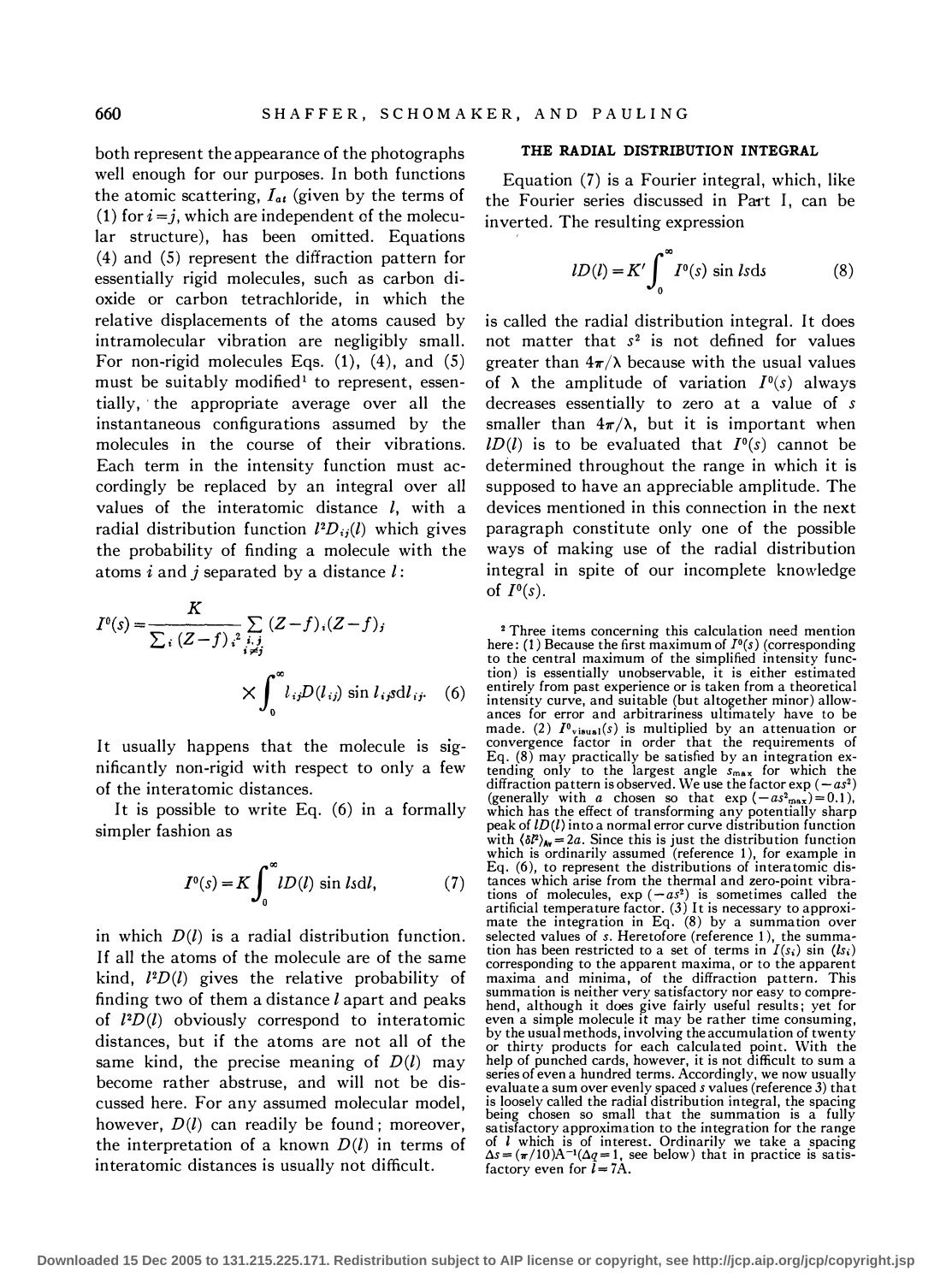## The Interpretation of the Electron Diffraction Pattern

The interatomic distances that occur in a molecule, and determine its structure, can be deduced from the diffraction photograph in two different ways. In the correlation procedure theoretical intensity curves (computed according to Eqs.  $(4)$ ,  $(5)$ , or  $(6)$  are drawn for all the likely molecular models. Any model whose curve adequately represents the details of the appearance of the photographs is compatible with the electron diffraction experiment; if satisfactory models of only one distinct type can be found, the structure determination is unique, at least within the realm of what have been considered likely models, and the parameters of the structure are determined with a precision that depends on how widely they may be varied without destroying the agreement between calculated curves and photographs. In the radial distribution method an approximation to the radial distribution function (Eq. (8)) is calculated with the use of a curve, representing a reduced intensity function,  $I^0$ <sub>visual</sub>(s), which has been drawn in accordance with the appearance of the diffraction photographs and the expected general behavior of  $I^0(s)$  for the type of molecule being investigated.2· 3 The plotted radial distribution function shows immediately what interatomic distances occur in the molecule, and from these the molecular structure can usually be deduced. Mathematically the two methods are almost strictly equivalent, but in practice the two procedures are almost always used together in order to take advantage of the greater directness of the radial distribution method and the greater speciality and somewhat greater sensitivity of the correlation method.

## The Calculations

The general form of the calculations described in the foregoing sections is seen to be the evaluation of

$$
F(x) = \sum_{i} G_i(x) \sin y_i x.
$$
 (9)

For the simplest intensity functions there may be only two sine terms with constant coefficients; for more complicated molecules there may be ten or twenty or more terms in the intensity function and many of the  $G_i(x)$  may be variable. For non-rigid molecules even more terms are required to approximate adequately the integrals which appear in Eq. (6). The adequate representation of the radial distribution integral<sup>2</sup> typically requires 75 to 100 terms with constant coefficients, while the older type of radial distribution summation involves from 10 to 30 or more terms. In all cases it is necessary to evaluate Eq.  $(1)$  for about 100 values of x.

In the beginning these calculations were made with the aid of only the usual trigonometric t�bles and an adding machine, so that only the simplest types could be carried out in a reasonable �ime. Later, with the Sherman-Cross strips descnbed below and a motor-driven addingcalculator, a ten-term intensity function with constant coefficients could be evaluated by a skilled operator in two to four hours, but longer calculations such as the radial distribution integrals were too difficult to be used at all. With our present punched-card equipment the filing, sorting, and tabulating operations for a tenterm intensity calculation with constant coefficients require only ten to fifteen minutes while a hundred-term approximation to a radial distribution integral can be evaluated in an hour and a half or two hours. For the longer calculations the work can be so arranged as to provide useful subtotal tabulations without appreciably<br>increasing the time manimal. Although the twenti increasing the time required. Although the transition to variable coefficients is relatively very much more troublesome and time-consuming for the punched-card methods than with the Sherman-Cross strips, in our work a considerable advantage for the punched-cards remains. Fortunately, however, most of the calculations can be carried out with constant coefficients by means of a suitable device.

#### The Sherman-Cross Tables

The Sherman-Cross tables consist of a set of paper strips, each an inch wide and two feet long, on which are printed the values of sin  $y_i x / y_i x$ for values of  $y_i$  at intervals of 0.01 from 0.80 to 4.00 for values of x up to 40, and for values of  $y_i$ from 4.02 to 8.00 at intervals of 0.02 for values of x up to 20. The tabular interval in x is 0.2 throughout. Each strip corresponds to a given

 $\frac{1}{\sqrt{3}}$ <br>(194 R. Spurr and V. Schomaker, J. Am. Chem. Soc. 64, 2693 .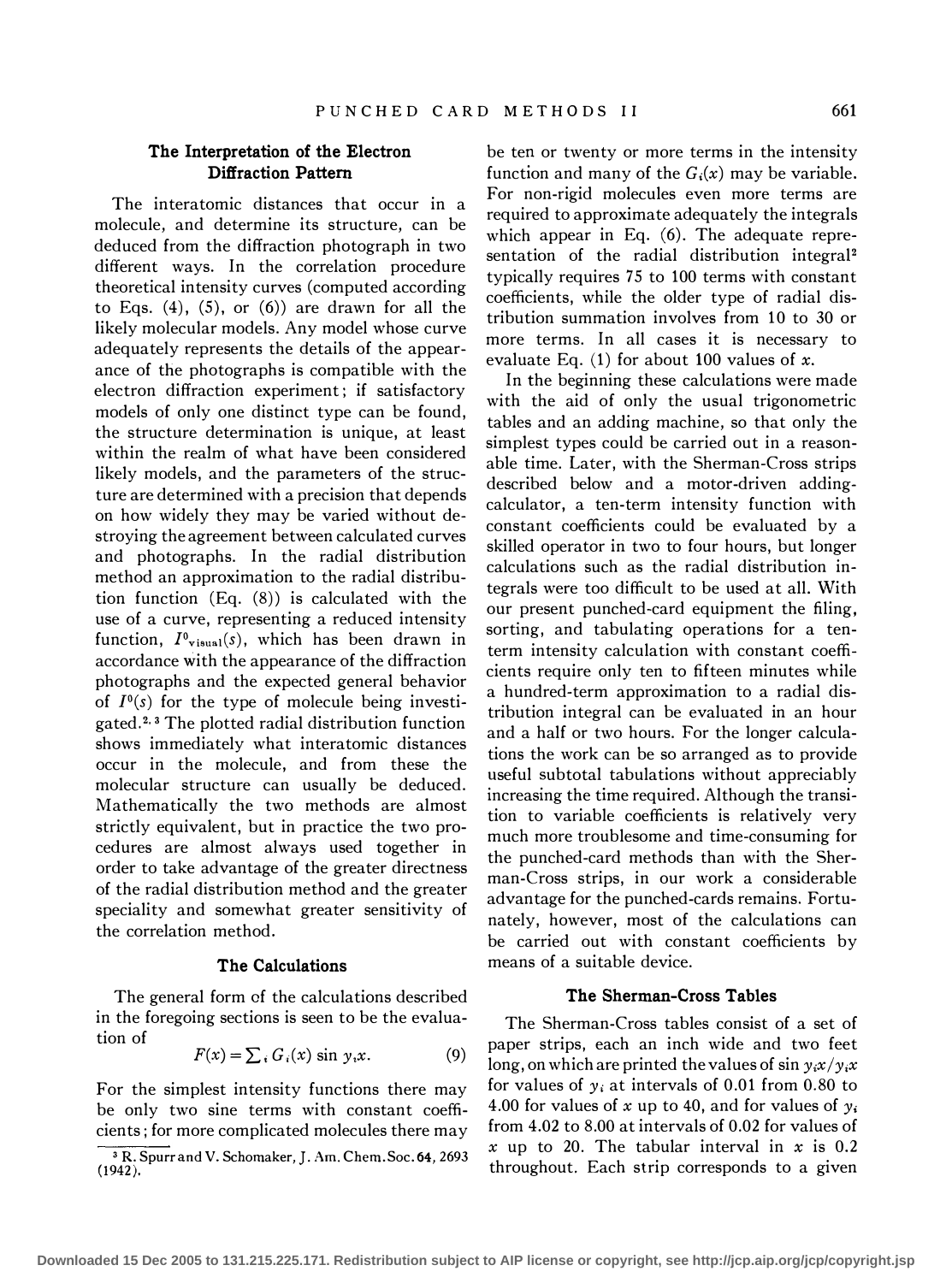value of  $y_i$  (indicated at the top of the strip) and a range of x values, the values of  $(\sin \gamma_i x / \gamma_i x)$ being arranged along the length of the strip in correspondence to the successive values of  $x$ . For computation with these strips Eq. (9) is written in the form

$$
\frac{F(x)}{x} = \sum_{i} y_i G_i(x) \frac{\sin y_i x}{y_i x}
$$
 (10)

and the required strips are arranged side by side on a suitable holder so that entries corresponding to the same value of  $x$  lie in the same horizontal row. Then for each value of  $x$ , the sum of the products of the entries read from the strips by the corresponding coefficients  $(y_iG_i(x))$  is accumulated on an adding-calculator and recorded.

#### THE PUNCHED-CARD FILES AND THEIR USE IN MAKING ELECTRON DIFFRACTION CALCULATIONS

In design, preparation, and use the punchedcards for electron diffraction calculations are so similar to those already described in the preceding paper that only the important differences need be given here.

For all the cards, which happen to be designated by three different file numbers, the tabulated function is A sin  $yx$ . In file No. 1, the amplitudes A (indicated by the same color and punch codes as for the crystal structure cards) are  $+1$ ,  $-1$ ,  $+2$ ,  $-2$ ,  $+3$ ,  $-3$ ,  $+4$ ,  $-4$ ,  $+5$ ,  $-5$ ,  $+10$ ,  $-10$ ,  $+20$ ,  $-20$ ,  $+30$ ,  $-30$ ,  $+40$ ,  $-40, +50, -50, +100, -100, +200, -200,$  $+500$ , and  $-500$ ; and in file No. 3 they are  $+300, -300, +400, -400$ ; file No. 2 contains the same amplitudes as file No. 1 up to and including  $-100$ . The cards of file No. 1 of amplitudes  $+100, -100, +200, -200, +500,$  $-500$  and the cards of file No. 3 are regarded as constituting a master set which is never used in routine work, but is held in reserve for use in preparing further working sets by high speed machine reproduction. The "frequency" y, which in intensity calculations is identified with  $l$  and in radial distribution calculations with s, ranges from 0.01 to 5.00 in steps of 0.01.4 Each amplitude-frequency pack contains, besides the index card, 12 function cards which give  $(A \sin yx)$  for 144 values of x ranging from 0.0 to 143  $(\pi/10)$  in steps of  $(\pi/10)$ .<sup>5</sup> In our electron diffraction files there are accordingly altogether 312,000 function cards and 26,000 index cards.

The classification field of the electron diffraction cards consists of columns 73-80, just as for the Fourier cards, and the same plugboard is used for both. In column 73 is punched the file number and an  $x$  or a 0 to indicate, respectively, whether the amplitude is negative or positive. The frequency y is punched in columns 74, 75, and 76, the amplitude code in column 77, the serial number in columns 78 and 79 (the serial number ranges from 20 to 32), and  $E$  (12-5) is punched in column 80. The transition from crystal structure to electron diffraction cards thus requires that the wirings to columns 73 and 74 on the tabulator be interchanged.; this is done by means of a toggle switch mounted on the plugboard cover. The index cards are similar to those of the crystal-structure set with the addition of a second punching of the amplitude in columns 66 (sign), 67, 68, and 69. A second toggle switch controlling a class selector which is activated by the X-72 punch of the index cards makes it possible to list and tabulate the index cards either after the crystal structure fashion or in another way, with a control on all digits of the frequency, such that the amplitude, the frequency, and an " $E$ " are printed (the card count is suppressed) at the extreme left-hand side of the record for each term of the summation. A sample calculation, a radial distribution function for hexamethylenetetramine, in which this second method of listing and tabulating the index

been convenient, therefore, to keep separately for this calculation the cards of file No. 1 with amplitudes  $+1$ ,  $-1$ ,  $\cdots$ ,  $+20$ ,  $-20$  and frequencies 0.05, 0.10,  $\cdots$ , 5.00.

<sup>5</sup> There are somewhat fewer entries (72,000  $x - y$  combinations) in the punched card tables than in the Sherman-Cross tables (84,200  $x - y$  combinations); we find that the arrangement of our tables makes them more convenient to use in electron diffraction work while their content (sin z, instead of  $\sin z/z$ ) often makes them useful for problems outside the field of electron diffraction. The inconvenience of the odd tabular interval in  $x$ , which becomes  $s$  in making intensity calculations, is entirely eliminated by dealing always with the new quantity

$$
q = \frac{10}{\pi} s = \frac{40}{\lambda} \sin \phi / 2.
$$
 (11)

In terms of  $q$  the tabular interval becomes unity.

<sup>4</sup>In the radial distribution integral calculation the interval in s is usually identified with an interval of 0.05 in y, and only moderate amplitudes are required for suitable accuracy in the representation of  $I^0$ <sub>vis</sub>(s) exp ( $-as^2$ ). It has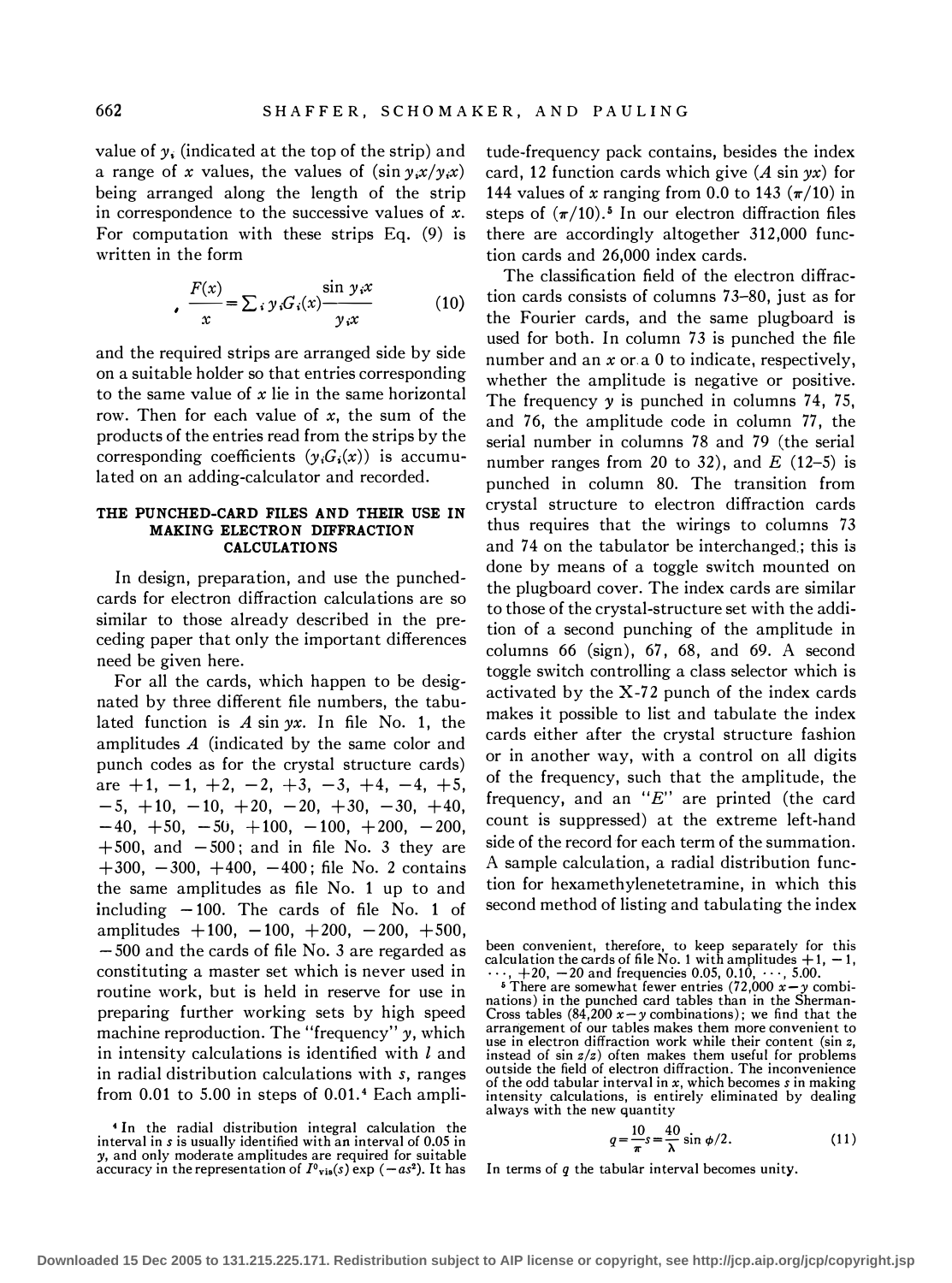

FIG. 1. Sample tabulation of electron diffraction cards. A radial distribution function for hexamethylenetetramine.

cards has been used, is shown in Fig. 1. For electron diffraction calculations this special treatment of the index cards is usually to be preferred to the normal one because it gives a much more compact and legible record-only rarely does an electron diffraction calculation involve frequencies which are spaced closely enough to favor the normal treatment.

The function to be evaluated by use of the punched cards is written in the form of Eq. (9). If the coefficients  $G_i(x)$  are constants, the appropriate packs of cards are then withdrawn from the files, sorted, tabulated, resorted into filing order, and returned to the files in essentially the manner described in the preceding paper for the crystal structure calculations. The printed report is like that obtained in the crystal structure work except (usually) for the tabulation of the index cards. The only significant difference in procedure is in the resorting for filing where the sequence of operations is to sort on columns 77, 73 (zone), 76, 75, 74, and 73 (normal). Very frequently, however, some of these sorting operations can be omitted or performed manually, or the order may be changed to advantage, as, for example, in the evaluation of a series of intensity functions which have one or several terms in common. It is then useful to take the common packs from one file, and the rest from the other, so that the cards used in one calculation which are required also for the next may be recovered after one sorting, that on column 73 (normal).

If the coefficients  $G_i(x)$  of the summation as

first written down are not constants it is possible to carry out a mathematical transformation which makes them so, as is suggested by Eq.  $(7)$ which can indeed be approximated by a sum of sine terms with constant coefficients. Sometimes this is the expeditious thing to do, but often it is better to adopt some other procedure. Because our practical methods of handling variable coefficients are still being developed, it seems best not to give them in detail here, although two devices which are well established may be mentioned. The most common distribution of interatomic distances  $l^2D_{ii}(l)$  which occurs as a result of the vibrations of molecules is a normal error curve distribution about  $l_0$ , the equilibrium value of  $l_{ij}(l^2D_{ij}(l) = \text{Const.} \exp\left[-\alpha(l_{ij}-l_0)^2\right]$ . In our present work this distribution is best represented directly by the use of Eq. (6) (in the actual calculation the integration is adequately approximated by a summation over three to seven terms for values of  $l_{ij}$  spaced at intervals of about 0.05A in the neighborhood of  $l_0$ ; heretofore, it was customary to make use of the mathematical transformation according to which the integral over  $l_{ij}$  is replaced by the single, approximately equivalent term  $\exp(-as^2) \sin l_0 s$ , with  $a = 1/4\alpha$ .

The second device is useful whenever a group of terms of the summation appear unchanged in a series of calculations. These terms\_ are tabulated separately and the results are transferred to a special pack of cards which is then used for each calculation of the series. In particular, terms with variable coefficients may be handled